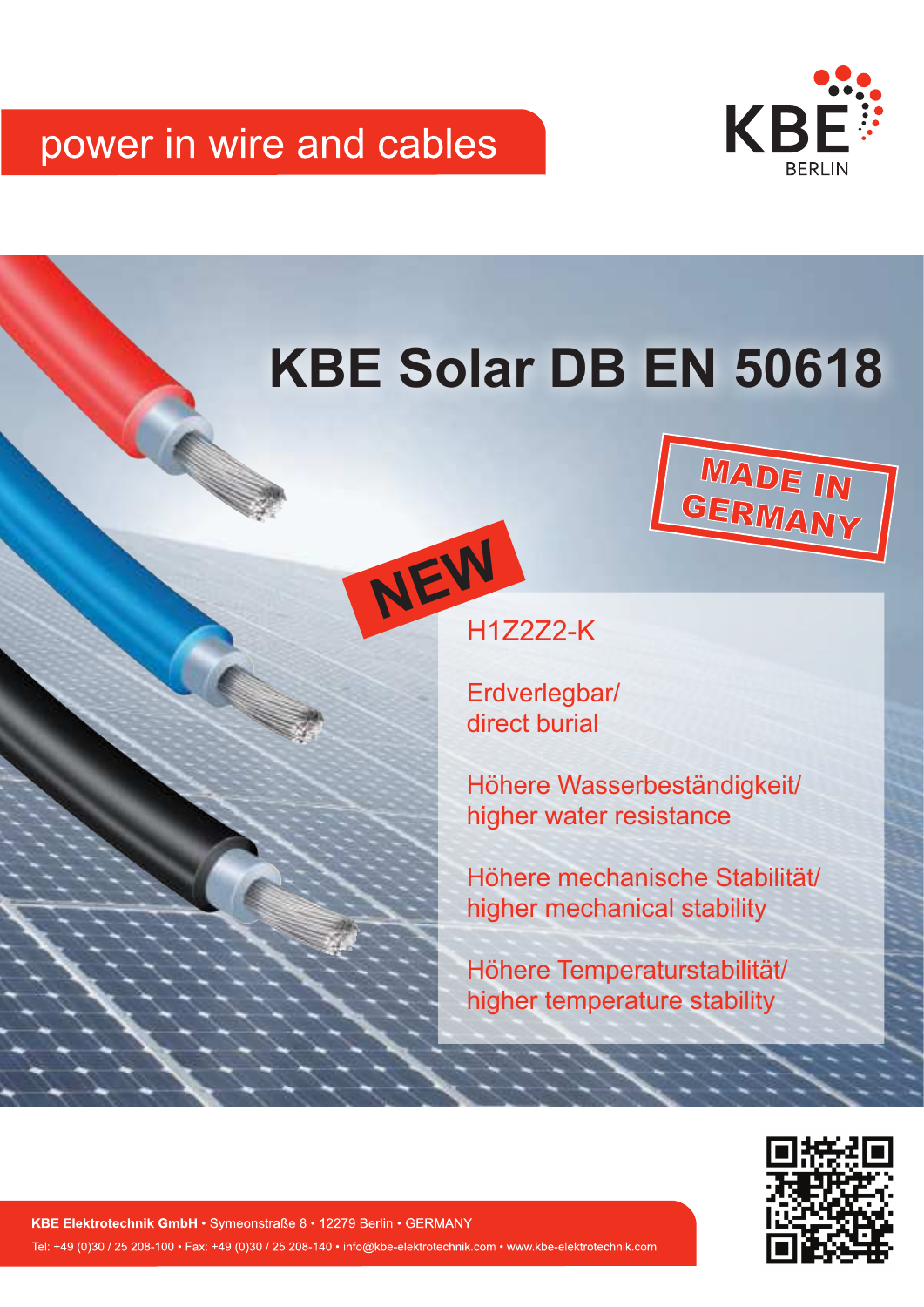## **QUALITÄT / QUALITY Made in Germany**



Die KBE Elektrotechnik GmbH ist Hersteller von Kabeln und Leitungen für die Solar-, Automobil- und Hausgeräteindustrie.

Mit mehr als 15 GW installierter Leistung gehört KBE zu den führenden Herstellern von Solarleitungen. Seit Oktober 2015 ist die neue europäische Solarleitungsnorm EN 50618 in Kraft, die noch über das Anforderungsprofil der bewährten TÜV Prüfvorschrift TÜV 2 PFG 1169/08.07 (PV1-F) hinausgeht.

Hierfür haben wir das Solarkabel KBE Solar DB EN 50618 H1Z2Z2-K entwickelt und zertifiziert. Unser Solarkabel berücksichtigt außerdem, dass sich die Anforderungen an Solarleitungen in den letzten Jahren dramatisch erhöht haben.

Unser neues Kabel bietet daher eine ganze Reihe von zusätzlichen Vorteilen gegenüber herkömmlichen Solarleitungen:

- Zertifizierung nach EN 50618 (H1Z2Z2-K)
- Ausgelegt für 1500 V (bisher 1000 V)
- Erdverlegbarkeit durch hochwertige Isolationsmaterialien
- Höhere Wasserbeständigkeit und höherer Isolationswiderstand
- Höhere mechanische Stabilität

Neben unseren wettbewerbsfähigen Konditionen bieten wir Ihnen:

- Fertigung in Deutschland
- Lieferung ab Lager, kurze Lieferzeit
- Kostengünstige Direktlieferung ins weltweite Ausland
- Hohe Qualität und lange Lebensdauer
- Hohe Flexibilität, Biegewechselfähigkeit
- Kompatibilität zu allen gängigen Steckern
- Verschiedene Farben und Gebinde

*KBE Elektrotechnik GmbH is specialized in manufacturing electrical wires and cables for the photovoltaic, automotive, and household appliance industry.*

*With more than 15 GW of installed capacity, KBE is one of the leading manufacturers of solar cables. In October 2015 a new European standard for solar cable EN 50618 came into force. This standard has even more demanding requirements than the existing and established TÜV specification TÜV 2 PFG 1169/08.07 (PV1-F).*

*In response to this, we have developed and certified the cable KBE Solar DB EN 50618 H1Z2Z2-K. Our new cable takes also into consideration that the requirements for solar cable have increased significantly in recent years.* 

*Therefore, our new cable provides a number of additional advantages in comparison to conventional solar cable:* 

- *• Certified in accordance to EN 50618 V (H1Z2Z2-K)*
- *• Voltage rating 1500 V (instead of 1000 V)*
- *• Direct burial due to high quality insulation materials*
- *• Higher water resistance and better insulation resistance*
- *• Higher mechanical stability*

*In addition to a competitive price, KBE can offer:*

- *• Production in Germany*
- *• Delivery from stock, short transport time*
- *• Worldwide delivery at favorable terms*
- *• High quality and long life time*
- *• High flexibility and bending capability*
- *• Compatibility to all common connectors*
- *• Variety in colors and packaging*

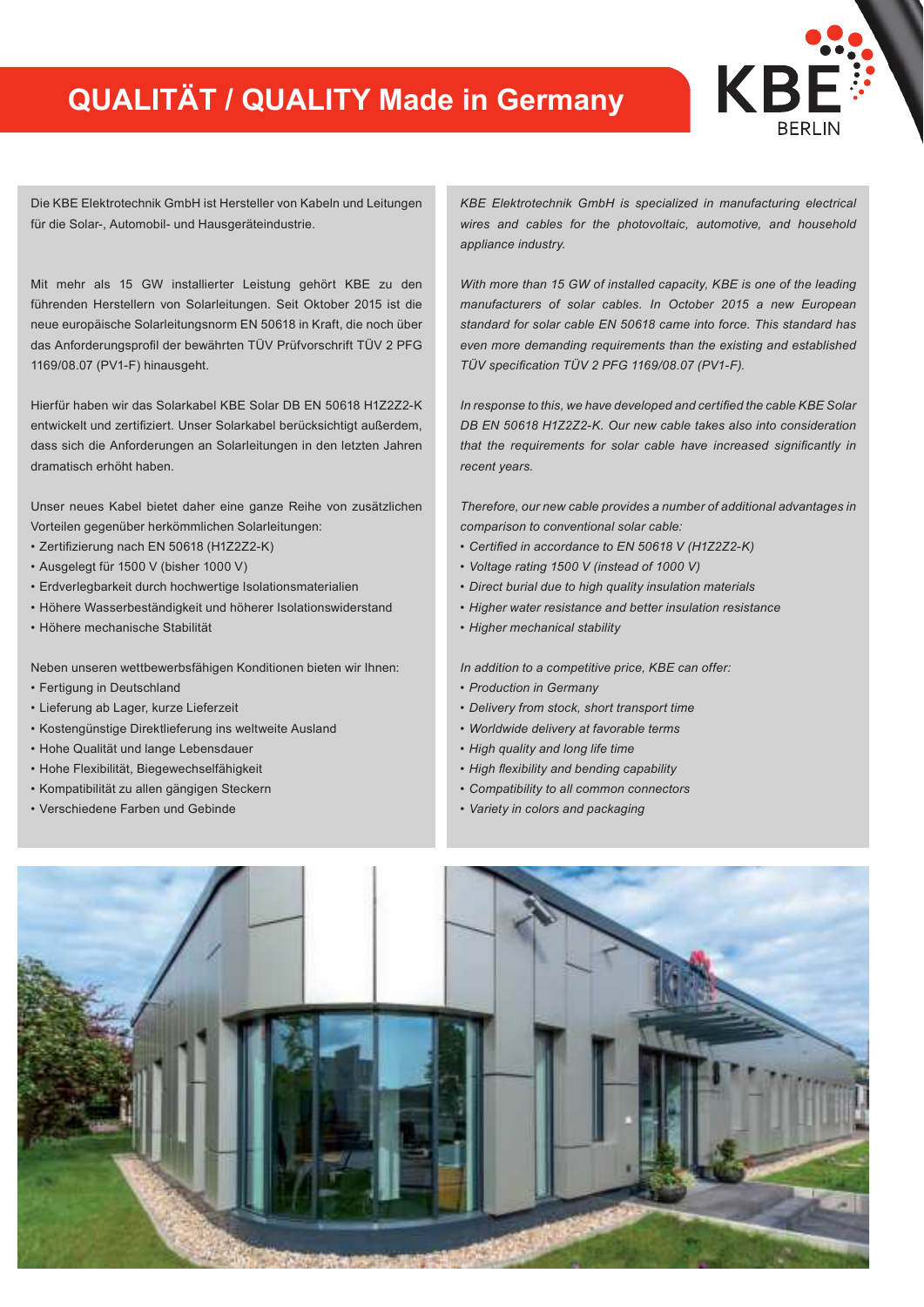### **KBE Solar DB EN – Datenblatt / Technical Data Sheet Stand: 03.05.2016**

| Leiter /<br><b>Conductor</b>                             |
|----------------------------------------------------------|
| <b>Isolationsmaterial /</b><br><b>Isolation material</b> |
| <b>Mantelmaterial /</b><br><b>Jacket material</b>        |
| Temperaturbereich /                                      |
| <b>Temperature range</b>                                 |
| Bemessungsspannung /<br><b>Voltage rating</b>            |
| Erdverlegbar /<br><b>Direct burial</b>                   |
| Wasserbeständigkeit /<br><b>Water resistance</b>         |

**Flammwidrigkeit /** *Flame resistance*

**Farben / Colours**

**Richtlinien & Zertifikate /** *Guidelines & certificates*

• Halogen frei • Vernetzes Spezial-Polyolefin • 36 Shore D • Halogenfrei

• Vernetztes Polyolefin

• Witterungs- und UV-beständig

• E-Cu verzinnt nach DIN EN 60228

• Ozonbeständig

Klasse 5

• 32 Shore D

- Säuren- und Laugenbeständig
- 40 °C bis +90 °C • max. Leitertemperatur: 120 °C

•  $U_0 / U = 1000/1000 V_{AC}$ 

- $U_0 / U = 1500/1500 V_{DC}$ • max. 1800  $\mathsf{V}_{_{\mathrm{DC}}}$  (Leiter/Erde, unbelasteter Stromkreis)
- KBE-interne Prüfung gemäß UL 854 • (Impact-Resistance Test und Crushing-Resistance Test)
- Installationshinweise DIN VDE 50174-1; § 5.2.4 ubd DIN VDE 0891 Teil 6, § 4.2
- KBE-interne Prüfung gemäß UL 2556 • Isolationswiderstand im Wasserbad bei 90 °C > 3 GΩ\*m (nach UL 44)
- 
- - EN 50618, R60107612 • RoHS 2011/65/EU
- *• E-Cu tinned, DIN EN 60228 Class 5*
- *• Crosslinked Polyolefin*
- *• 32 Shore D*
- *• Halogen-free*
- *• Crosslinked Special-Polyolefin*
- *• 36 Shore D*
- *• Halogen-free*
- *• Weathering and UV-resistant*
- *• Ozone resistant*
- *• Resistant against acid and lye*
- *• 40 °C to +90 °C*
- *• max. conductor temperature: 120 °C*
- $U_a/U = 1000/1000 V_{AC}$
- $U_0 / U = 1500/1500 V_{DC}$
- max. 1800 V<sub>pc</sub> (Conductor-earth, *circuit not under load)*
- *• KBE-internal test according to UL 854*
- *• (Impact-Resistance Test and Crushing-Resistance Test)*
- *• Installation instructions DIN VDE 50174-1; § 5.2.4 and DIN VDE 0891 part 6, § 4.2*
- *• KBE-internal test according to UL 2556*
- *• Long-term insulation resistance in water at 90 °C > 3 GΩ\*m (to UL 44)*
- Gemäß DIN EN 60332-1-2 *• Acc. to DIN EN 60332-1-2*
- Schwarz, rot, blau *• Black, red, blue*
	- *• EN 50618, R60107612*
	- *• RohHS 2011/65/EU*

#### **Bedruckung /** *Printing***: KBE SOLAR DB EN 50618 H1Z2Z2-K x,xx mm²**

| Querschnitt /<br>Cross section | Leiteraufbau /<br>Conductor design | Widerstand /<br>Resistance | min. Wandstär-<br>ke Isolation /<br>min. insulation<br>thickness | min. Wand-<br>stärke Mantel<br>I min. jacket<br>thickness | Außen Ø/<br>Outer Ø | Gewicht /<br>Weight | <b>KBE</b><br>Artikelnummer /<br><b>KBE</b> item no |
|--------------------------------|------------------------------------|----------------------------|------------------------------------------------------------------|-----------------------------------------------------------|---------------------|---------------------|-----------------------------------------------------|
| [ $mm2$ ]                      | n x max- $\varnothing$ [mm]        | Rmax. $[m\Omega/m]$        | [mm]                                                             | [mm]                                                      | [mm]                | [kg/km]             |                                                     |
| 2,5                            | 50 x 0,260                         | 8,21                       | 0,53                                                             | 0,58                                                      | 5,00                | 45                  | 730250015040QU                                      |
| 4,0                            | 56 x 0,310                         | 5,09                       | 0,53                                                             | 0,58                                                      | 5,40                | 55                  | 730400015040QU                                      |
| 6,0                            | 80 x 0.310                         | 3,39                       | 0.53                                                             | 0,58                                                      | 6,00                | 75                  | 730600015040QU                                      |
| 10,0                           | 80 x 0.410                         | 1.95                       | 0.53                                                             | 0.58                                                      | 7,10                | 115                 | 731000015040QU                                      |
| 16,0                           | 120 x 0,410                        | 1.24                       | 0,53                                                             | 0,67                                                      | 8,10                | 170                 | 731600015040QU                                      |
| 25,0                           | 196 x 0,410                        | 0,795                      | 0.71                                                             | 0,75                                                      | 10,30               | 270                 | 732500015040QU                                      |
| 35,0                           | 280 x 0,410                        | 0,565                      | 0,71                                                             | 0,84                                                      | 11,80               | 370                 | 733500015040QU                                      |

## power in wire and cables